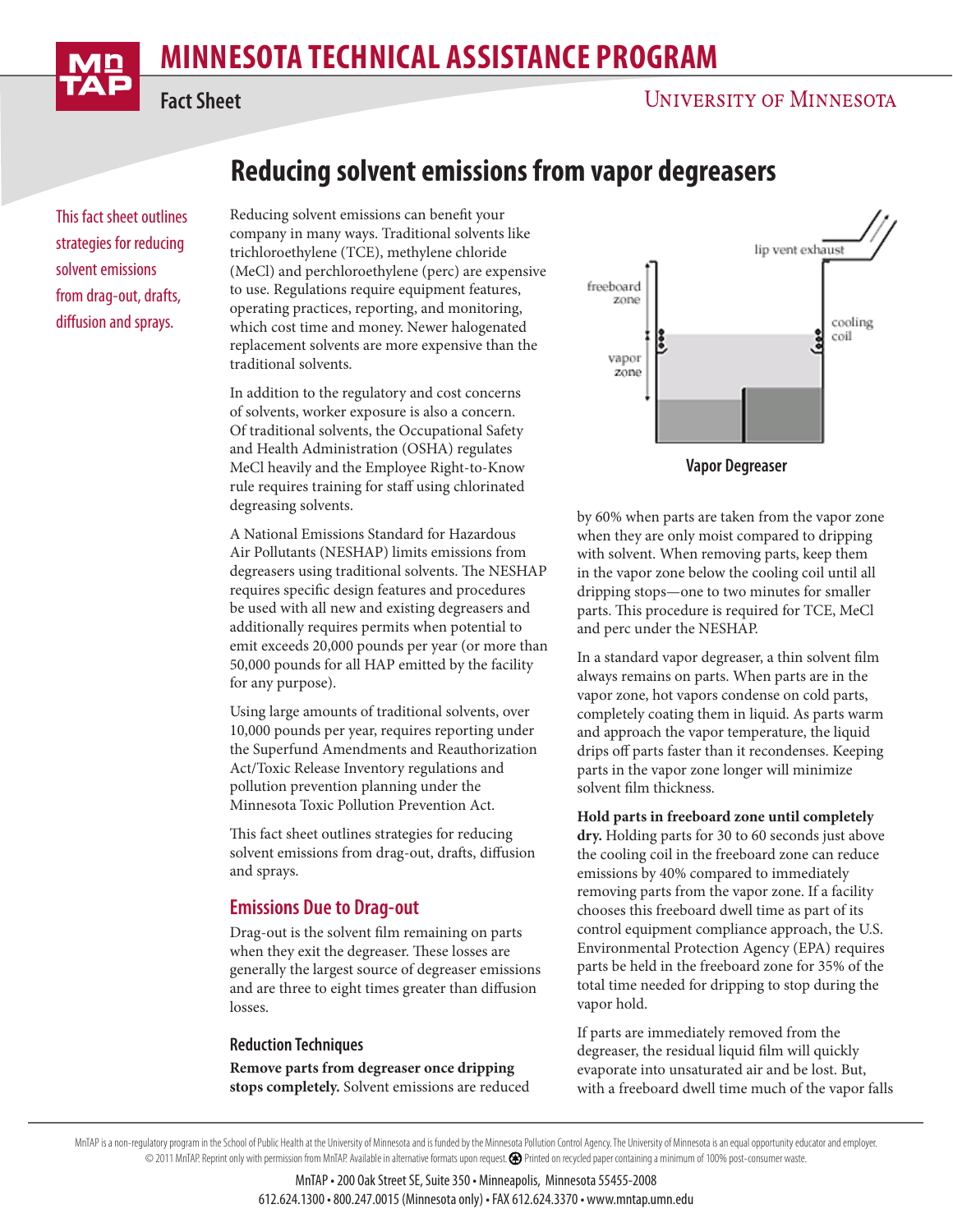back into the vapor zone and is recaptured.

**Use a mechanical transport to carry and move part loads.** Transporting parts mechanically helps control drag-out losses caused by short holds in vapor or freeboard zones. Even excellent training on emission control methods cannot solve the physical challenges of holding heavy parts away from the body for 30 to 60 seconds. Programmable transport systems are the best solution because time and speed can be strictly controlled. A mechanical hoist is another option. It can be easily stopped for required holds. At a minimum, a mechanical hoist is required by the NESHAP for the control equipment use and idling loss control compliance methods.

If mechanical transport cannot be justified and the NESHAP emission cap compliance method is used, a stand for hanging parts or baskets at appropriate heights can be used. Timers can also be used to ensure minimum hold time requirements for your application. No estimated emission reduction for this strategy was found.

**Use part-holding fixtures that promote good drainage.** No reduction estimate is possible because of the wide variety in part design, orientation and fixtures. Try using a rotating or tilting basket to drain complex parts. Position parts to promote draining liquid from part recesses. Decrease the surface area, weight and heat capacity of the fixture or basket to reduce drag-out caused by the parts holder. Construct baskets and fixtures with as much open area for drainage as possible, and design in low points for drips to collect and fall away. Using fixtures that promote drainage is a NESHAP requirement.

## **Emissions Due to External Drafts**

## **Reduction Techniques**

**Avoid lip vents.** Using a degreaser without lip vents, or with the vents turned off, will release 15% less solvent emissions than a degreaser with a vent. If lip vents are required to meet workplace health rules, use covers on the degreaser and shut off the vent when the cover is closed. Try to locate the vent above the cover and limit air volumes in the vent to no more than six cubic-feetper-minute per square foot of degreaser opening. The NESHAP requires carbon absorbers be used to capture solvent emissions when lip vents are used.

Odors or high concentrations of solvent in the workplace can be a result of solvent drag-out on parts, splash out by sprays or leaks in external fittings. A lip vent will not capture these emissions. Correct your procedures first and use a lip vent only if additional employee protection is needed. Then, if possible, compensate for the higher vapor losses by adding freeboard to your degreaser.

**Eliminate external drafts around degreaser.** The total emissions released from a degreaser in a room with still air compared to a degreaser exposed to external drafts from fans and ventilators varies widely. The emissions depend primarily on the speed and direction of the draft. To minimize emissions from external drafts, eliminate downward drafts directed at a degreaser and keep air velocity above the degreaser below 30 feet-per-minute (fpm). The NESHAP limits air speeds above a degreaser to less

than 50 fpm unless idling covers are used.

Try reducing the effect of external drafts by redirecting fans away from degreasers and placing baffles or shield panels between the degreaser and draft source. Reducing room air speed above a degreaser from 100 fpm to 50 fpm can reduce solvent losses by 20%.

## **Emissions Due to Internal Drafts**

## **Reduction Techniques**

**Move parts at slower speeds.** Parts moving through the vapor zone at 10 fpm vertically will have 30% less emissions than parts moving at 20 fpm. The speed of moving parts by hand typically ranges from 30 to 100 fpm. The NESHAP limits part speeds to less than 11 fpm and requires that a mechanical hoist move parts under most circumstances.

When moving parts with large cross-sections between sumps using a complex cleaning cycle, horizontal speeds may create drafts. Slower speeds are recommended for very heavy loads to prevent the vapor level from collapsing.

**Keep large cross-sections of part loads 50% smaller than corresponding degreaser cross-section areas.** The velocity of vapor moving around large parts is high, creating more turbulence and increasing the chance of concentrated vapor being carried high into the degreaser or out of the unit. Keep part loads small to help prevent solvent loss. This is a NESHAP requirement, unless part speeds are reduced below three fpm.

**Use sliding covers to reduce drafts and turbulence.** The effect on emissions released when using a sliding cover compared with using a hinged or lifting cover varies widely. Each time a hinged cover is opened drafts and turbulence carry out vapor. The amount of vapor released depends primarily on how often the degreaser is uncovered and how fast air moves above the degreaser. If lip vents are used, place the sliding cover between the vent and the vapor. Covers must slide to be a control measure under the NESHAP.

**Enclose open-top degreasers.** Full enclosures eliminate external drafts and greatly reduce the opening for diffusion losses. Enclosures also reduce worker exposure by creating separation between the solvent and operator. Enclosures will reduce solvent loss by up to 40%.

## **Emissions Due to Diffusion**

Diffusion losses occur when solvent vapors move from an area of high concentration—the degreaser—to areas of low concentration—the surrounding air. Although diffusion losses occur when the degreaser is cleaning parts, losses are much smaller than those due to drag-out or drafts. Once all other sources of loss have been fully examined, look at diffusion losses when the degreaser is running idle. Take steps to reduce losses due to diffusion only when they can be done cheaply and easily.

## **Reduction Techniques**

**Add freeboard height to degreaser.** A degreaser with 75%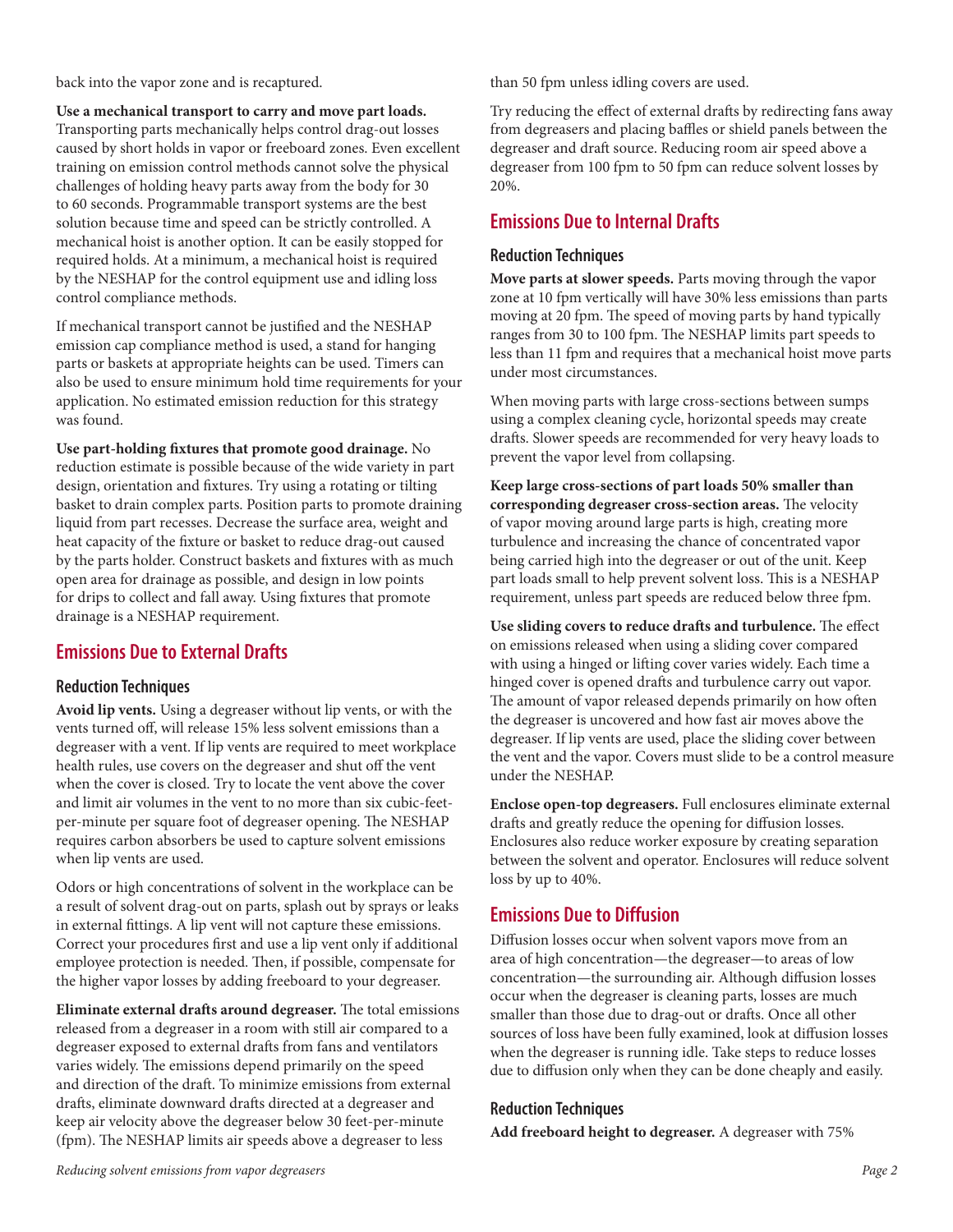freeboard will have approximately 30% less idling emissions than degreasers with 45% freeboard when both are idling and open. The NESHAP minimum requirement is 75% freeboard, while 100% is a control option. And, a degreaser with 100% freeboard will have about 15% less solvent emissions when idling than one with 75% freeboard.

Use the following equation to figure percent freeboard.

percent  $=$  (height from top of cooling coils to lip) x 100 freeboard width (shorter dimension) of degreaser mouth

**Keep an idling degreaser covered.** A covered, idling degreaser will reduce emissions about 15% compared to an uncovered degreaser. Drafts and inadequate freeboard or chiller capacity can greatly increase the benefit of covers. If the NESHAP compliance is accomplished through an idling test where a cover was used during the test, then the cover needs to be closed whenever parts are not positioned in the degreaser for cleaning.

**Reduce vapor displacement.** The effect on emissions caused by parts displacing vapors above the cooling coils varies based on the size of the parts load. If the vapor level changes significantly when parts are put in the degreaser, slow the hoist speeds or use a stop-and-go technique. A speed of less than 10 fpm may be required for large loads.

Vapor displacement works on the same principle that causes the water level in a tub to rise when a solid object is placed in it. Vapors above the coils are more likely to diffuse as they warm, and can be carried out by drafts or as parts are removed.

**Lower condenser temperature.** Lowering the condenser temperature from 50°F to 30°F can reduce diffusion losses from chlorofluorocarbon (CFC) 113 by 40%. Decreasing condenser temperatures from 50°F to 0°F can reduce diffusion losses by 80%. Emission/temperature impacts for other chlorinated solvents are believed to be comparable.

## **Emissions Due to Sprays**

Using sprays may indicate that vapor degreasing is inadequate for your cleaning task. Sprays can augment vapor degreasing by physically loosening or removing tough soils.

## **Reduction Techniques**

**Minimize spray use and keep spray temperature near the boiling point.** Eliminating solvent sprays inside a degreaser reduces emissions by 30% to 50%. The spray stream carries air or vapor with it, creating drafts inside the degreaser which increases emissions. Cool or cold spray will condense vapors, collapsing the vapor blanket and sucking air below the cooling coils. As the vapor blanket is reestablished, air will be pushed out of the degreaser, carrying vapor with it. If sprays are used, use hot solvent drawn from the boiling sump. Hot sprays will warm parts quickly and decrease the amount of vapor cleaning that will occur. Careless spraying can result in liquid solvent being splashed out of the degreaser.

**Keep the spray nozzle below cooling coils.** Holding the spray nozzle below the cooling coils results in 30% less emissions

compared to keeping the nozzle above the vapor blanket. Try permanently positioning the spray nozzle below the coils and manipulating parts for cleaning. Drafts above the cooling coils in the degreaser—including those from spraying—are likely to carry vapors out of the unit. Spraying in the vapor zone is a NESHAP requirement.

**Use short spray bursts.** Keeping spray bursts short reduces solvent emissions by 15% compared to spraying at intervals longer than 10 seconds. Long bursts of spray cause larger drafts and are more likely to collapse the vapor blanket.

## **Equipment Changes**

#### **Reduction Techniques**

**Superheat vapor.** Raising the vapor temperature above its normal boiling point—superheating—reduces emissions by 90% compared to maintaining the vapor temperature at the solvent's boiling point. Superheating vapor to 10°F above its boiling point is a NESHAP control option. 50°F superheat may be needed for drying in a reasonable time period.

The elevated temperature allows parts to dry quickly and completely in the vapor zone. In a standard degreaser design, parts remain wet with solvent as long as they remain in the vapor zone. Drying eliminates the need for a freeboard hold.

**Install freeboard cooling coils.** Adding freeboard cooling coils at 0°F near the top of the degreaser will reduce solvent loss during idling by 15%. Chilling the freeboard to 30% or less of the Fahrenheit boiling point is a NESHAP control option.

Freeboard coils are a second set of cooling coils placed in the freeboard zone and are usually refrigerated. They decrease diffusion by keeping vapors cold and heavy. Heavy vapors are less susceptible to drafts. But, these coils add cost and dehumidify air in the freeboard zone. The additional water can overwhelm standard water separators, which can cause solvent acidification, equipment damage and high waste disposal costs. Be sure your water separator is adequate, or provide a second, large water separator for the freeboard coils.

**Install secondary condenser coils.** For solvents with very low boiling points (70 to 100°F), adding secondary coils at 0°F just above the primary condenser coil at 45°F reduces idling losses by 70%.

The same can be achieved by lowering the primary condenser temperature to 0°F. But, the higher temperature allows for inexpensive cooling water to be used as the primary cooling medium. The chiller for the secondary condenser can then be down-sized.

**Install third dehumidification coil.** Adding a third dehumidification or freeboard coil at 0°F near the degreaser lip reduces idling losses by an additional 80%.

DuPont recommends a three-coil system to control idling emissions from the new low boiling point solvents (Ramsey, 1991). A main coil at 50°F condenses most solvent. A second coil at 0°F overlaps or is slightly above the main coil to capture